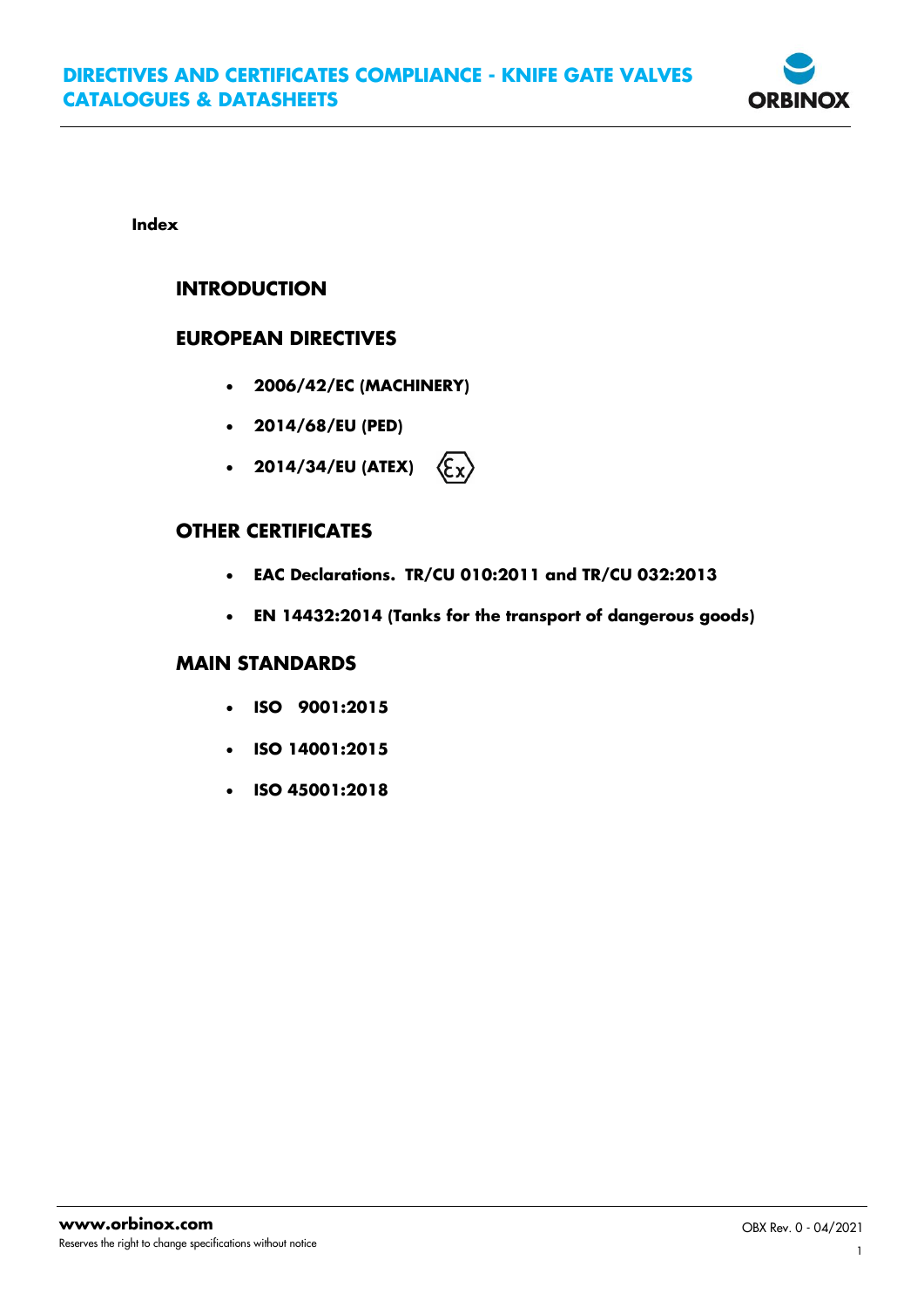

# **INTRODUCTION**

ORBINOX offers, supplies and certifies valves according to the information received from the customer. The customer is liable to make sure this information is accurate and according to specific working conditions requirements where the valve will be installed.

By default, this marking considers the use of these valves with industrial liquids. For other specific applications/services please contact with our technical office to evaluate marking requirements and availability.

# **EUROPEAN DIRECTIVES**

### • **2006/42/EC (MACHINERY)**

For automatised (with pneumatic, hydraulic or electric actuators) Knife Gate Valves

### **• 2014/68/EU (PED)**

| Category (Directive 2014/68/EU)                                         | <b>Scope of valves</b>                                                                                                                                                                                                                                                                                                                                                                                                                                                            |
|-------------------------------------------------------------------------|-----------------------------------------------------------------------------------------------------------------------------------------------------------------------------------------------------------------------------------------------------------------------------------------------------------------------------------------------------------------------------------------------------------------------------------------------------------------------------------|
| Category I – Module A $\rightarrow$ Self-certification                  | Knife Gate Valves in catalogue                                                                                                                                                                                                                                                                                                                                                                                                                                                    |
| Category II – Module A2 $\rightarrow$ Notified body surveillance plan   | EX, EB, HERA, EK, HK, TL, TK, VP, CX, VG $\rightarrow$ DN50-DN1200<br>ET, EW, BT, WG $\rightarrow$ DN50-DN1200<br>$XC$ , DT $\rightarrow$ DN50-DN600<br>$CR \rightarrow DN100 - DN600$<br>$BC \rightarrow 150x150-2000x2000$<br>$CW \rightarrow D N80 - DN1000$<br>$HB \rightarrow DNA00-DN600$<br>$HG \rightarrow DN80-DN900$<br>$BX \rightarrow DN450 - DN1000$<br>$WS \rightarrow \langle DN3000$ (on request)<br>TH $\rightarrow$ <dn1200 (on="" request)<="" td=""></dn1200> |
| Category III – Module H $\rightarrow$ Notified body surveillance plan   | $MP \rightarrow DN250 - DN2400$<br>$MI \rightarrow DN250 - DN2400$                                                                                                                                                                                                                                                                                                                                                                                                                |
| Category III – Module B+F $\rightarrow$ Notified body surveillance plan | Valves upon order                                                                                                                                                                                                                                                                                                                                                                                                                                                                 |

# **• 2014/34/EU (ATEX)**

There are certain restrictions which shall be followed. Contact ORBINOX representative for availability of this certificate of your specific valve's requirement.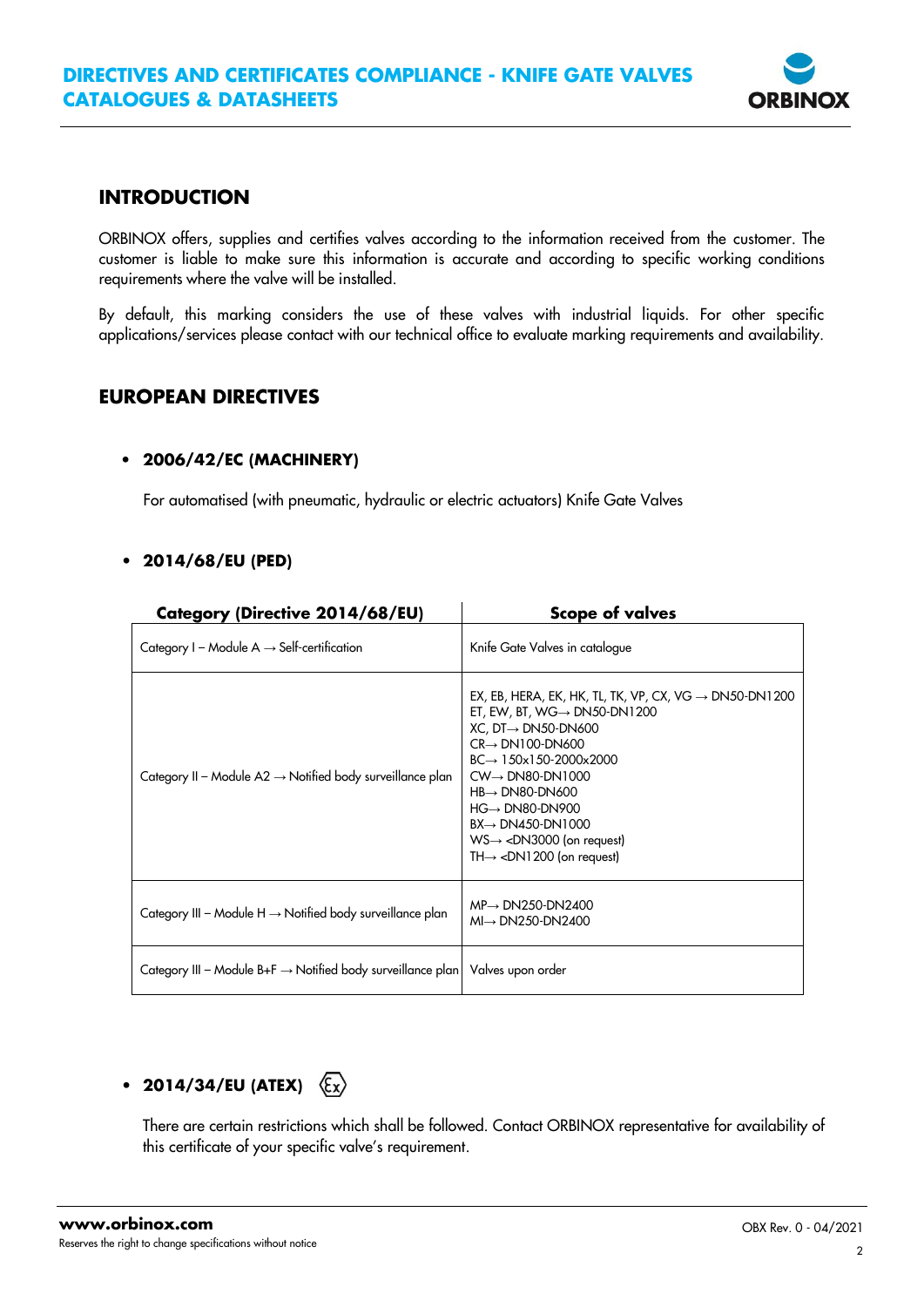

| AIEX 0/20 Valves (Availability) |                                     |  |  |  |
|---------------------------------|-------------------------------------|--|--|--|
| <b>VALVE</b>                    | <b>SIZE</b>                         |  |  |  |
| BX                              | DN 450                              |  |  |  |
|                                 | DN 700 - DN 1000                    |  |  |  |
| EK, EX, HK                      | DN 50 - DN 1200                     |  |  |  |
| CX.                             | DN 200 - DN 900                     |  |  |  |
| XC, TL                          | DN 50 - DN 600                      |  |  |  |
| EB                              | $DN 50 - DN 1200$                   |  |  |  |
| TΚ                              | DN 80 - DN 600                      |  |  |  |
| ET, BT                          | DN 50 - DN 900                      |  |  |  |
| <b>BC</b>                       | $150 \times 150 - 2000 \times 2000$ |  |  |  |
|                                 |                                     |  |  |  |

# **ATEX 0/20 Valves (Availability)**

#### **ATEX 1/21 Valves (Availability)**

| <b>VALVE</b>                       | <b>SIZES</b>                                                   |  |  |  |  |
|------------------------------------|----------------------------------------------------------------|--|--|--|--|
| 3VY                                | $DN 50 - DN 250$                                               |  |  |  |  |
| DAMPER ML                          | DN 200 - DN 3000                                               |  |  |  |  |
| DAMPER DI                          | DN 200 - DN 3000                                               |  |  |  |  |
| <b>DAMPER PE</b>                   | 200x200 - 3000x3000                                            |  |  |  |  |
| DAMPER DG                          | DN 500 - DN 3000                                               |  |  |  |  |
|                                    | 500x500 -3000x3000                                             |  |  |  |  |
| DAMPER GF                          | DN 500 - DN 3000                                               |  |  |  |  |
| WS                                 | DN 100 - DN 3000                                               |  |  |  |  |
| <b>SLIDE GATES</b>                 | CC: 200x200 -4500x4500                                         |  |  |  |  |
|                                    | MU: 200x200 -4000x4000                                         |  |  |  |  |
|                                    | <b>RB:</b> 200x200 -6000x2500                                  |  |  |  |  |
| <b>ORBINOX</b>                     |                                                                |  |  |  |  |
| <b>PNEUMATIC</b>                   | $Ø100 - Ø300$                                                  |  |  |  |  |
| <b>CYLINDERS</b>                   |                                                                |  |  |  |  |
| <b>KNIFE GATE</b><br><b>VALVES</b> | <b>EX, EB (&amp;HERA), EK, TL, TK, VP, CX: DN 50 - DN 1200</b> |  |  |  |  |
|                                    | KP: DN 80                                                      |  |  |  |  |
|                                    | <b>ET, BT, WG, VG: DN <math>50 - DN</math> 900</b>             |  |  |  |  |
|                                    | $XC$ , DT: DN 50 – DN 600                                      |  |  |  |  |
|                                    | $CR: DN 100 - DN 600$                                          |  |  |  |  |
|                                    | BC: 150x150 - 2000x2000                                        |  |  |  |  |
|                                    | $CW: DN 80 - DN 1000$                                          |  |  |  |  |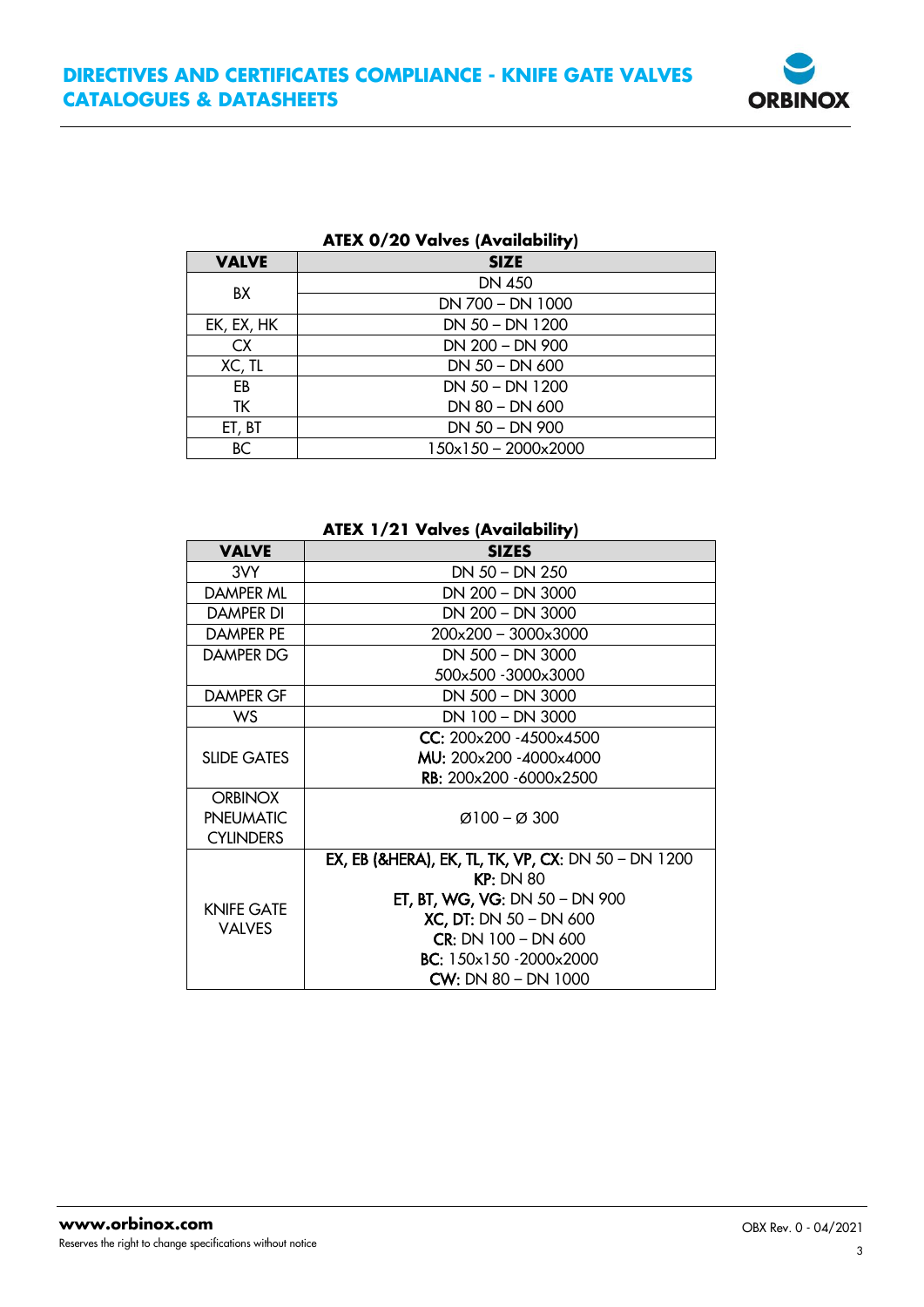# **DIRECTIVES AND CERTIFICATES COMPLIANCE - KNIFE GATE VALVES CATALOGUES & DATASHEETS**



#### **ATEX 2/22 Valves specifications** →**Self-certification**

Availability same as above for 1/21, plus SG (DN80-DN400)

Some considerations:

- Electrically, pneumatically and hydraulically operated valves must be subject to a conformity assessment of their own and also of the whole unit valve actuator to get EC Type Approval to ATEX **Directive**
- Hand operated and bare shaft valves have been subject to an ignition risk assessment. Even if they are out the scope of application of ATEX Directive some considerations shall apply:
- Valves are suitable for ALL ATEX zones as long as valve guarantees full electrical conductivity. Some special arrangements shall be added to regular valves to comply with above statement
- For installation and maintenance, same ATEX requirements for explosive areas shall apply

### **OTHER CERTIFICATES**

### • **EAC Declarations TR/CU 010:2011:**

Contact our ORBINOX representative for further information and product range availability

| Cat. TR/CU 010:2011    | <b>Scope of valves</b>                                                                                            |  |  |
|------------------------|-------------------------------------------------------------------------------------------------------------------|--|--|
| Knife Gate Valves      | BT, EX, EB, ET, TL, CR, DT, VG, XC, BC, CW, WS, EK, TK,<br>AT, VP, KP, SD, SG, TH, HB, HK, WG, BR, HG, BX, CX, SK |  |  |
| Other valves           | ТP<br>RM<br>3V,4V,3VY                                                                                             |  |  |
| Dampers                | ML                                                                                                                |  |  |
| Penstocks- Slide Gates | MU, CC, RR, RC, BU, CT, MV, RB, AG, SL, SA                                                                        |  |  |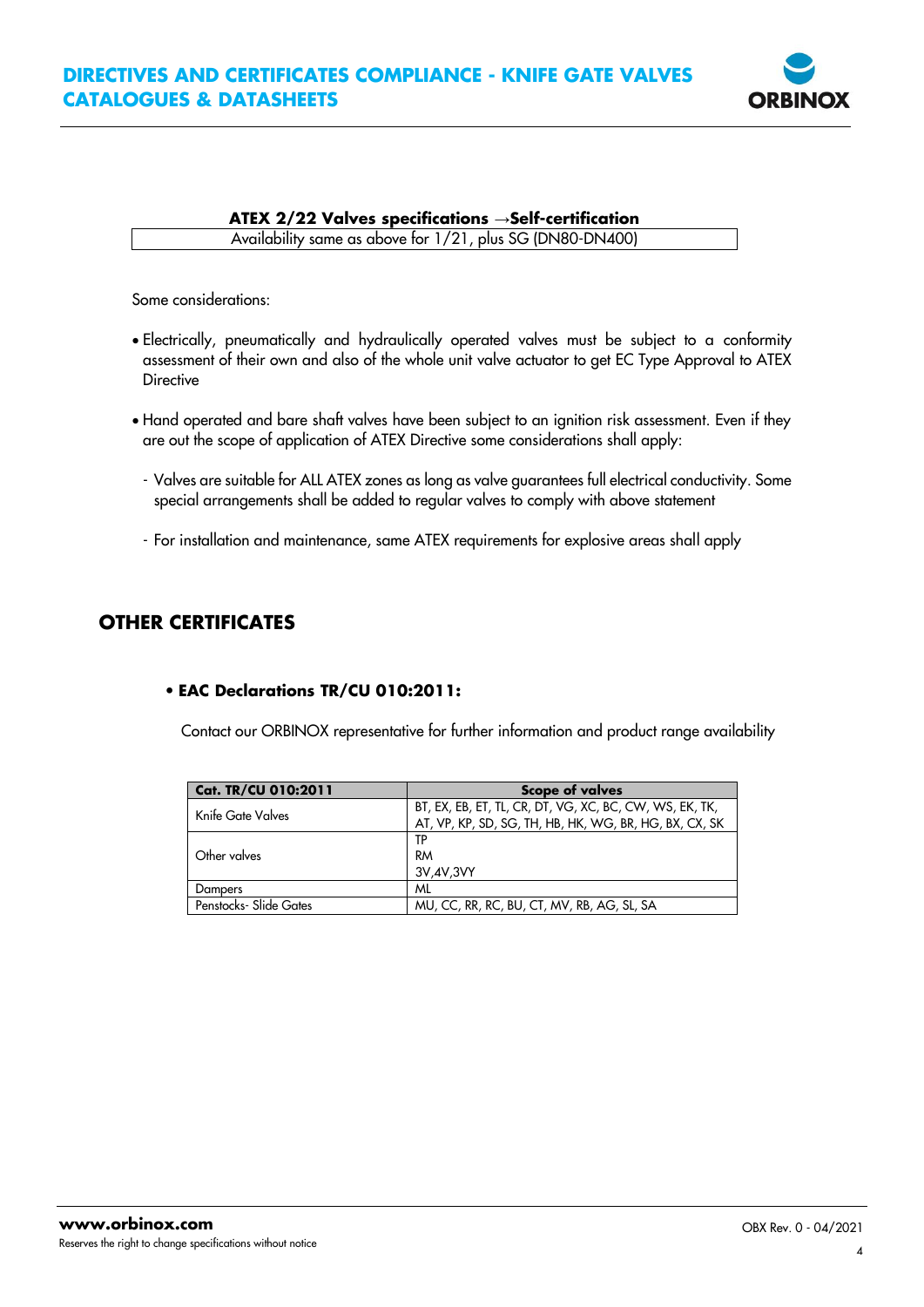

### • **EAC Declarations TR/CU 032:2013:**

Contact our ORBINOX representative for further information and product range availability

| Cat.<br>TR/CU 032:2013 | <b>Scope of valves</b>                           | <b>Fluid</b><br>type | <b>Fluid</b><br>hazard* | <b>Approved range</b><br>depending on<br>working conditions | <b>Pressure</b><br>range (bar) | <b>P*DN</b><br>$(bar^{*}mm)$ |
|------------------------|--------------------------------------------------|----------------------|-------------------------|-------------------------------------------------------------|--------------------------------|------------------------------|
| Cat. 1                 | EB, VG, TL, TK, TH,<br>HB, WG, HG, BT,<br>BR, XC | Liquid               |                         | DN250-DN1200                                                | $0.5 - 10$                     | <2000                        |
|                        | CW, WS, CR, DT,<br>EX, ET, EK, HK, EW            | Liquid               |                         | DN250-DN1200                                                | $0.5 - 10$                     | <2000                        |
|                        | CW, WS                                           | Liquid               | $\overline{2}$          | DN250-DN1000                                                | 10-100                         | $5000$                       |
|                        |                                                  | Liquid               |                         | DN250-DN900                                                 | $0.5 - 10$                     | $<$ 2000                     |
|                        | RM, RA                                           | Liquid               | $\overline{2}$          | DN250-DN600                                                 | 10-40                          | $5000$                       |
|                        | 3VY, 4VY                                         | Liquid               |                         | DN250-DN300                                                 | $0.5 - 10$                     | $<$ 2000                     |
|                        | PA                                               | Liquid               |                         | DN250-DN300                                                 | $0.5 - 10$                     | $<$ 2000                     |
| Cat. 2                 | EB, VG, TL, TK, TH,<br>HB, WG, HG, BT,<br>BR, XC | Liquid               |                         | DN250-DN1200                                                | $10 - 16$                      | <2000                        |
|                        | CW, WS, CR, DT,                                  | Liquid               |                         | DN80-DN1000                                                 | 10-80                          | <2000                        |
|                        | EX, ET, EK, HK, EW                               | Liquid               |                         | DN80-DN1000                                                 | 80-100                         | $<$ 3500                     |
|                        | RM, RA                                           | Liquid               |                         | DN65-DN900                                                  | $10-40$                        | $<$ 2000                     |

\*Note: 1 dangerous liquid 2 no dangerous liquid

**• EN 14432:2014** (Tanks for the transport of dangerous goods). EX valves with GJS-400 and CF8M bodies and EPDM/FKM/NBR seat available. Contact our ORBINOX representative for further information